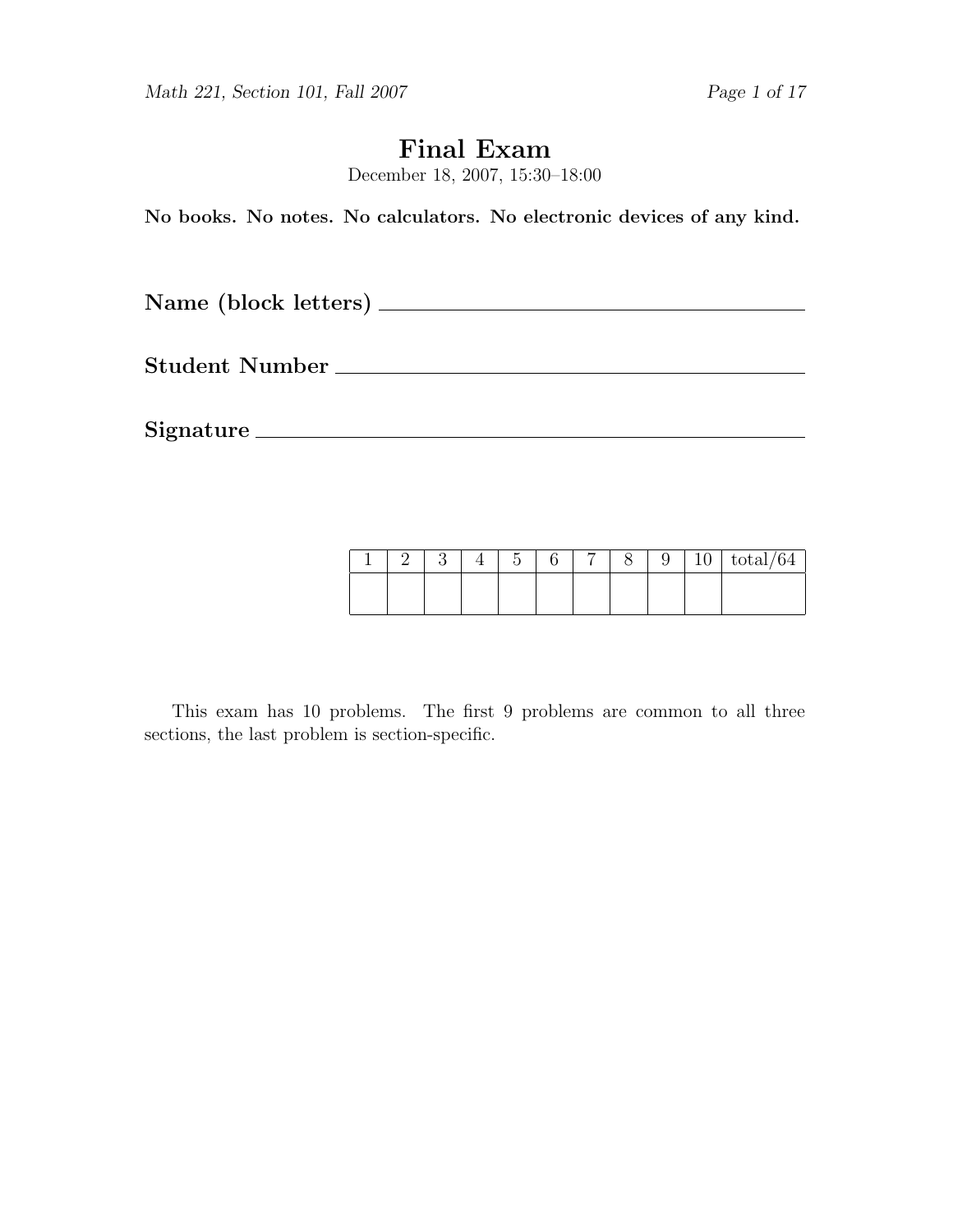## Problem 1. (6 points)

Find a basis for the null space of the matrix

$$
A = \begin{pmatrix} 2 & -4 & 1 & t \\ 1 & -2 & 2 & t \\ 1 & -2 & 1 & 2t \\ 1 & -2 & 1 & t \end{pmatrix}
$$

Your answer will depend on the value of  $t$ .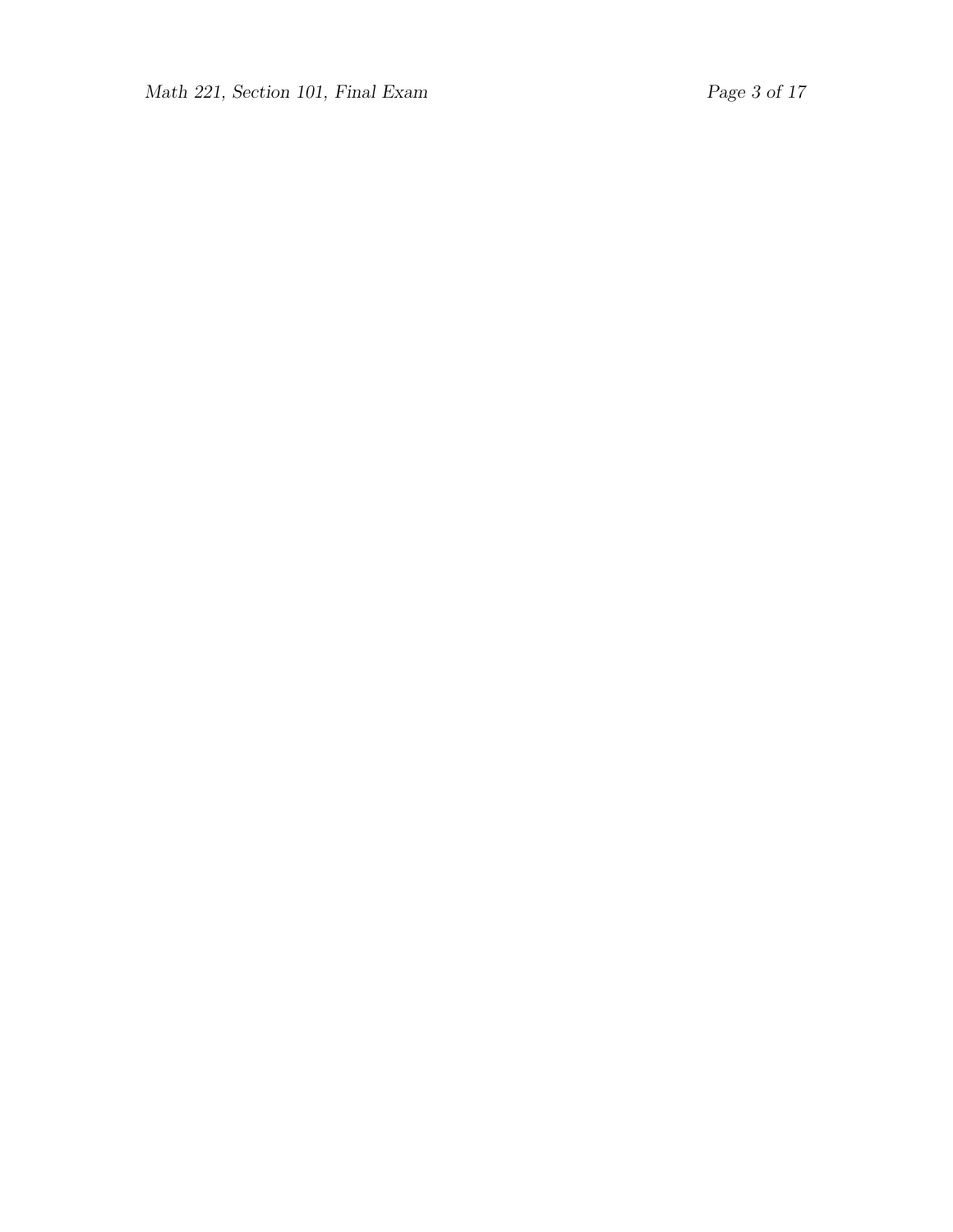Problem 2. (4 points) Find the inverse of the matrix

$$
B = \begin{pmatrix} 2 & 0 & -2 & 0 \\ 0 & 1 & 0 & 0 \\ 0 & 3 & 1 & 5 \\ 0 & 0 & 0 & 1 \end{pmatrix}
$$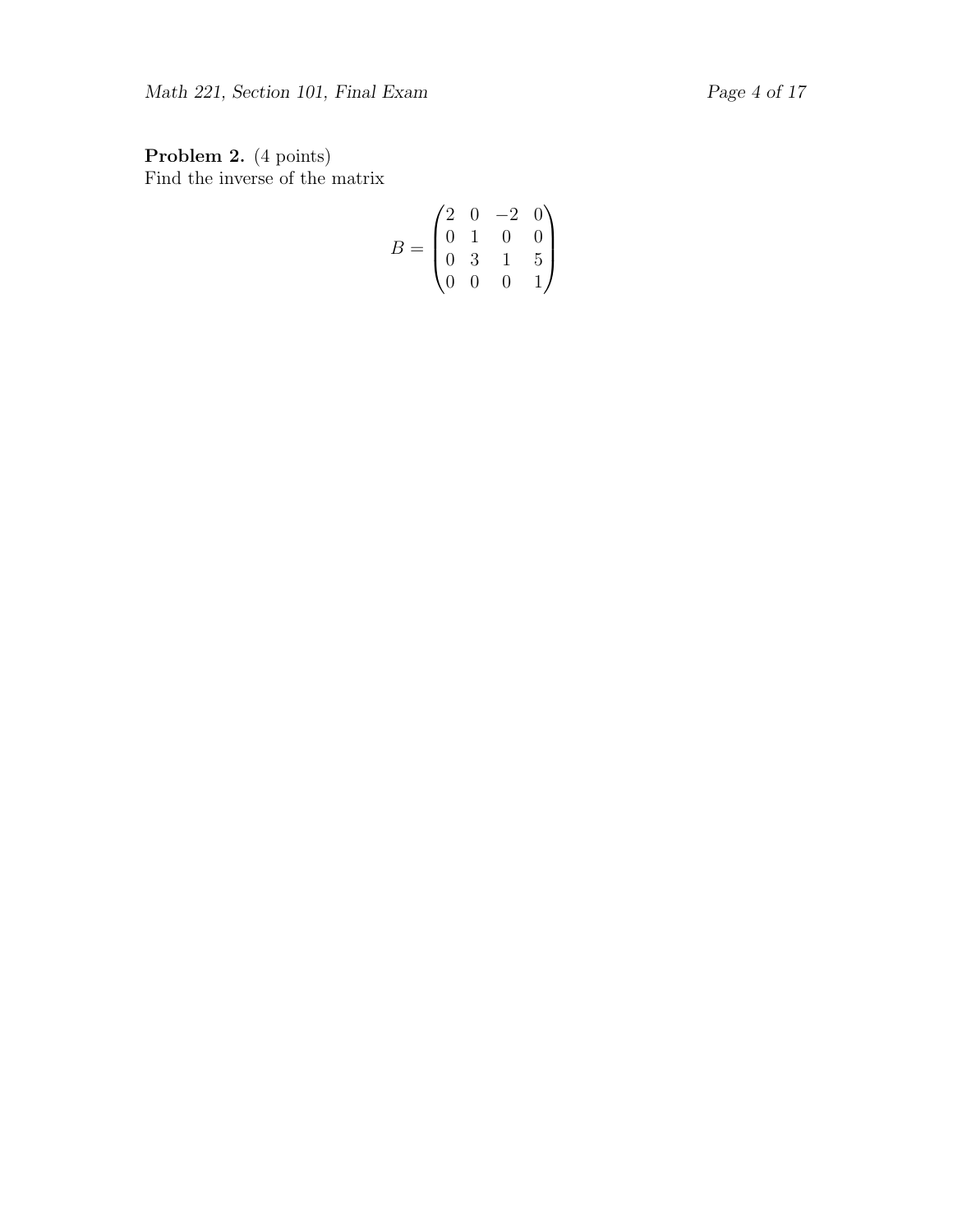Problem 3. (6 points) Find a  $2 \times 2$  matrix A such that

$$
\begin{pmatrix} 1 & 2 \\ 0 & 1 \end{pmatrix} A \begin{pmatrix} 1 & 3 \\ 0 & 1 \end{pmatrix} = \begin{pmatrix} 1 & 1 \\ 1 & 1 \end{pmatrix}.
$$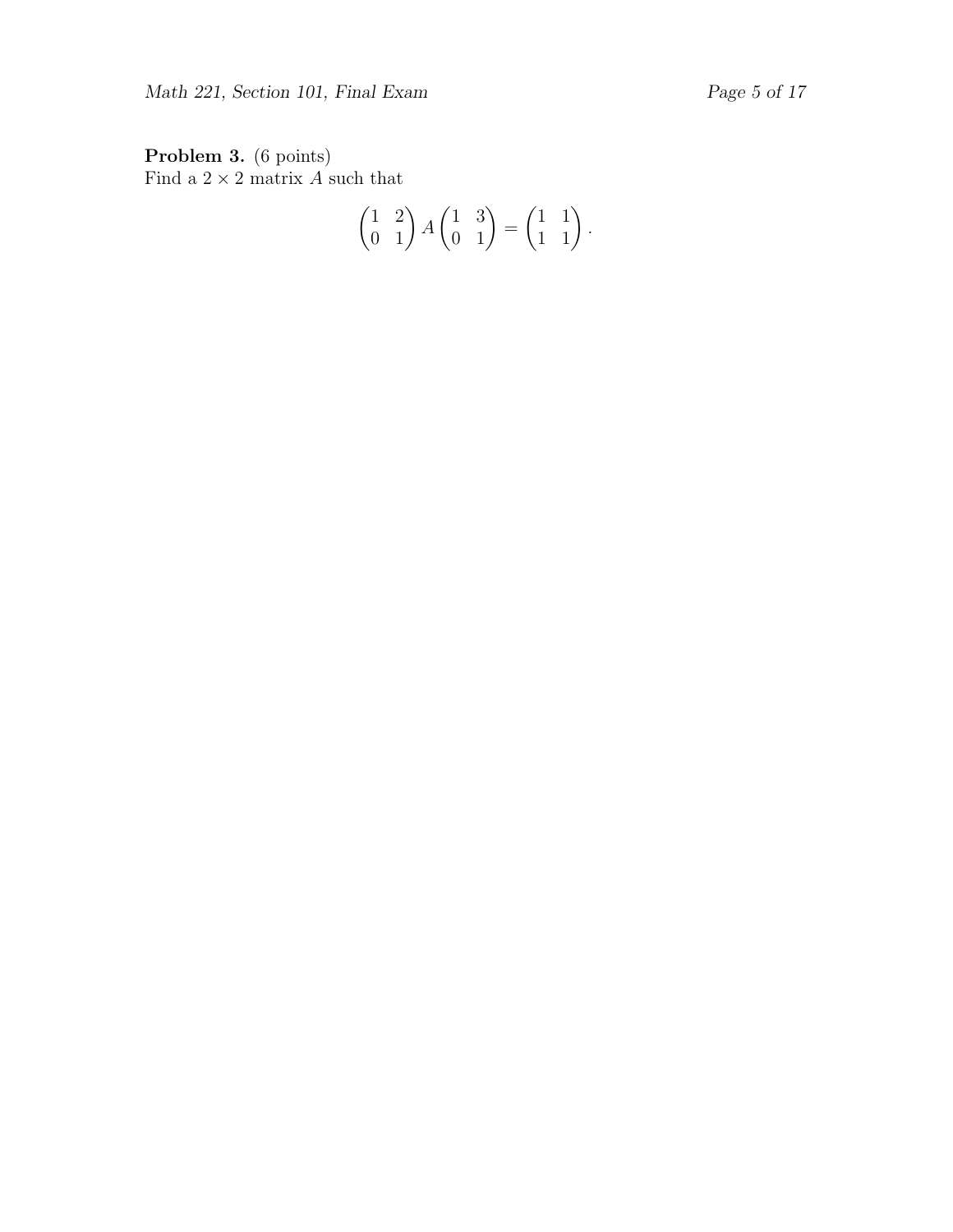## Problem 4. (4 points)

Decide whether or not  $v =$  $\sqrt{ }$  $\overline{1}$ 1 2 3  $\setminus$ is contained in  $W = \text{Span}\{$  $\sqrt{ }$  $\overline{1}$ 1  $\overline{0}$ −1  $\setminus$  $\vert$ ,  $\sqrt{ }$  $\overline{1}$ 1 −1 1  $\setminus$  $\bigg\}$ .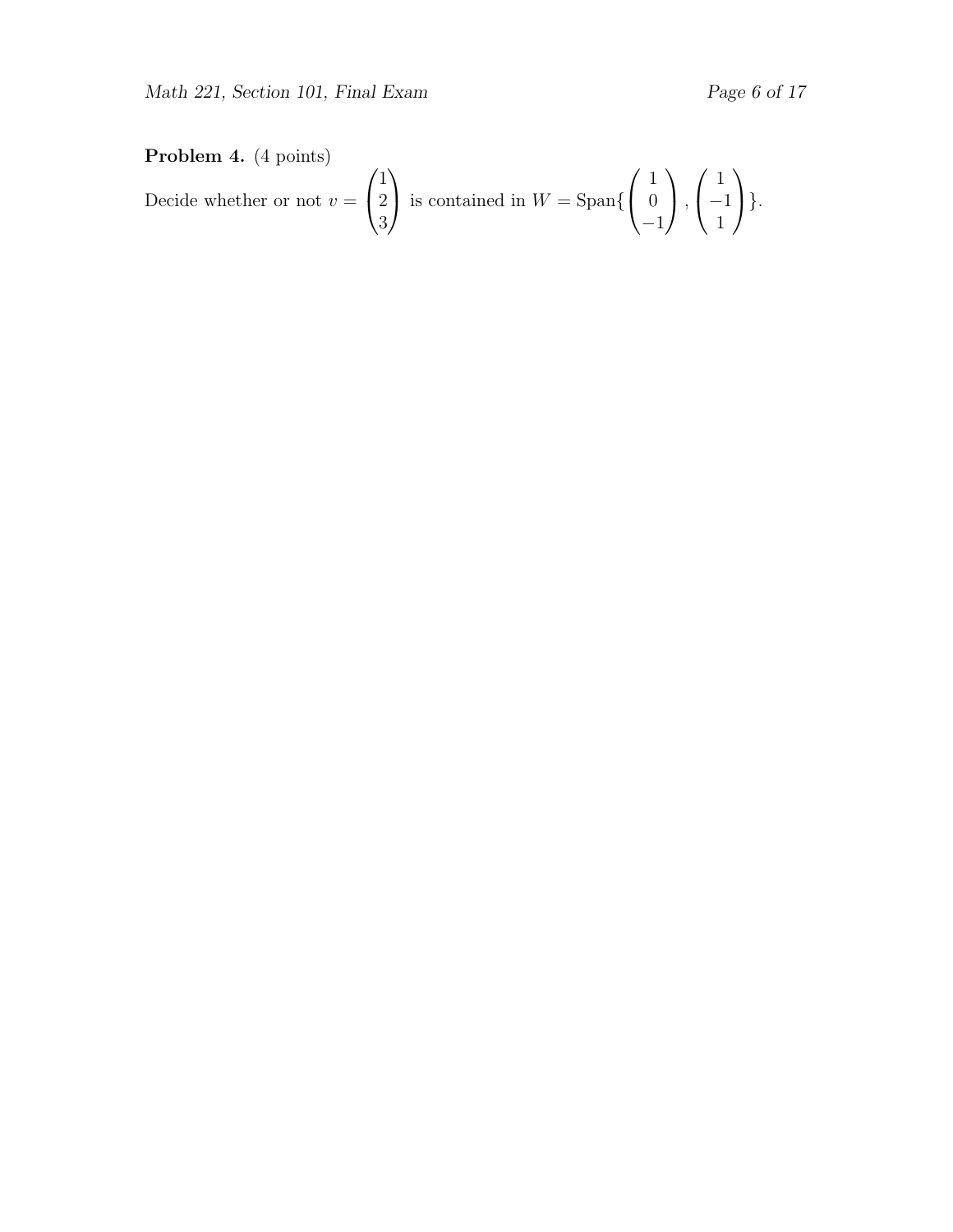## Problem 5. (6 points)

(a) (4 points) Find the determinant of the matrix

$$
B = \begin{pmatrix} 1 & 1 & 1 & 1 \\ 1 & 2 & 3 & 4 \\ 1 & 3 & 7 & 10 \\ 1 & 4 & 10 & t \end{pmatrix}
$$

(b) (2 points) For what values of  $t$  is  $B$  invertible?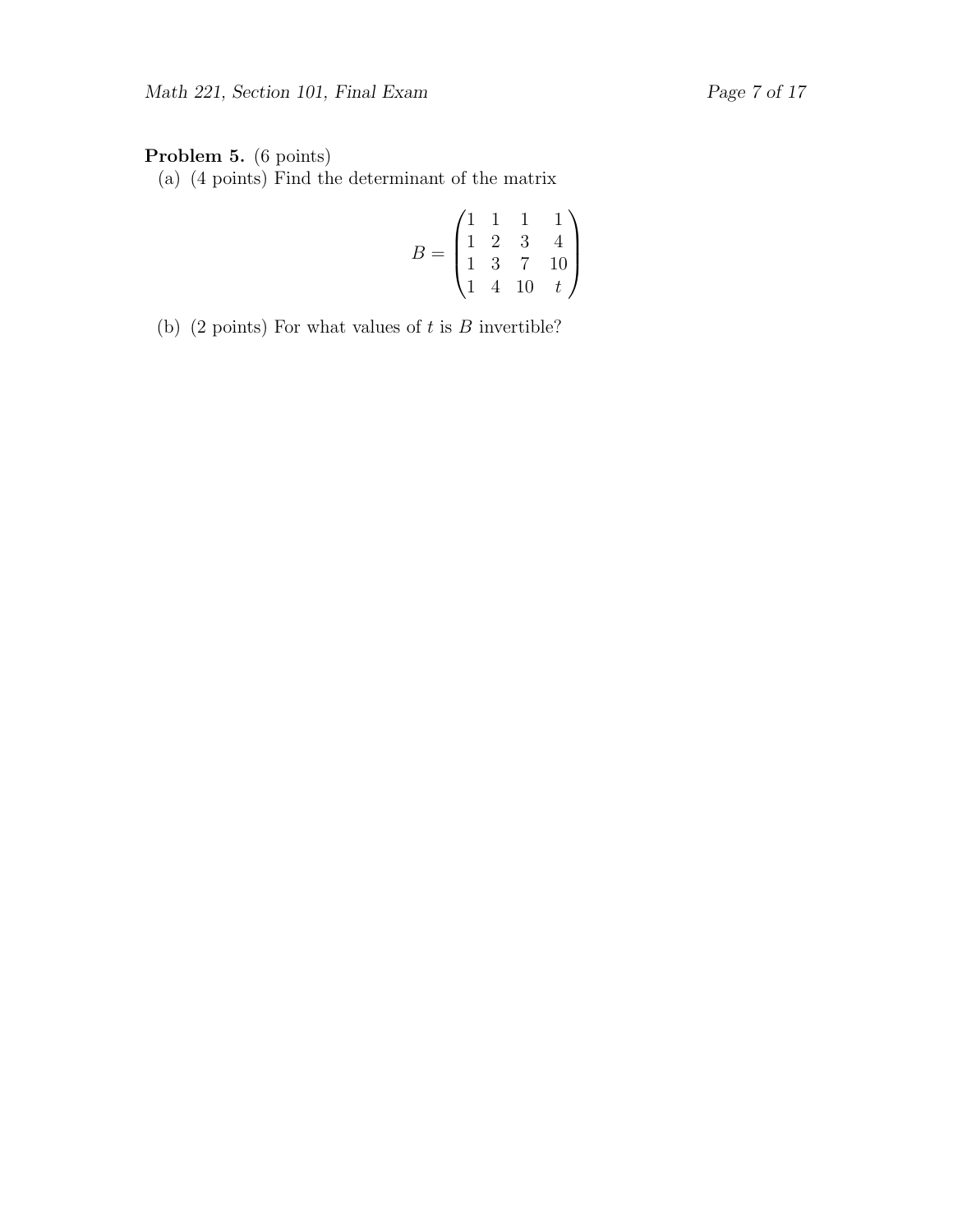### Problem 6. (6 points)

- (a) Explain why  $\mathcal{B} = \{$  $(1)$ 1  $\setminus$ ,  $\begin{pmatrix} 1 \end{pmatrix}$ −1  $\}$  forms a basis for  $\mathbb{R}^2$ .
- (b) Find the coordinate vector of  $\begin{pmatrix} 7 \\ 10 \end{pmatrix}$  in the basis  $\mathcal{B}$ .
- (c) Suppose the standard matrix of a linear transformation  $T : \mathbb{R}^2 \to \mathbb{R}^2$  is

$$
\begin{pmatrix} 2 & -3 \\ 0 & 2 \end{pmatrix}
$$

Find the matrix of T with respect to the basis  $\mathcal{B}$ , i.e., find  $[T]_{\mathcal{B}}$ .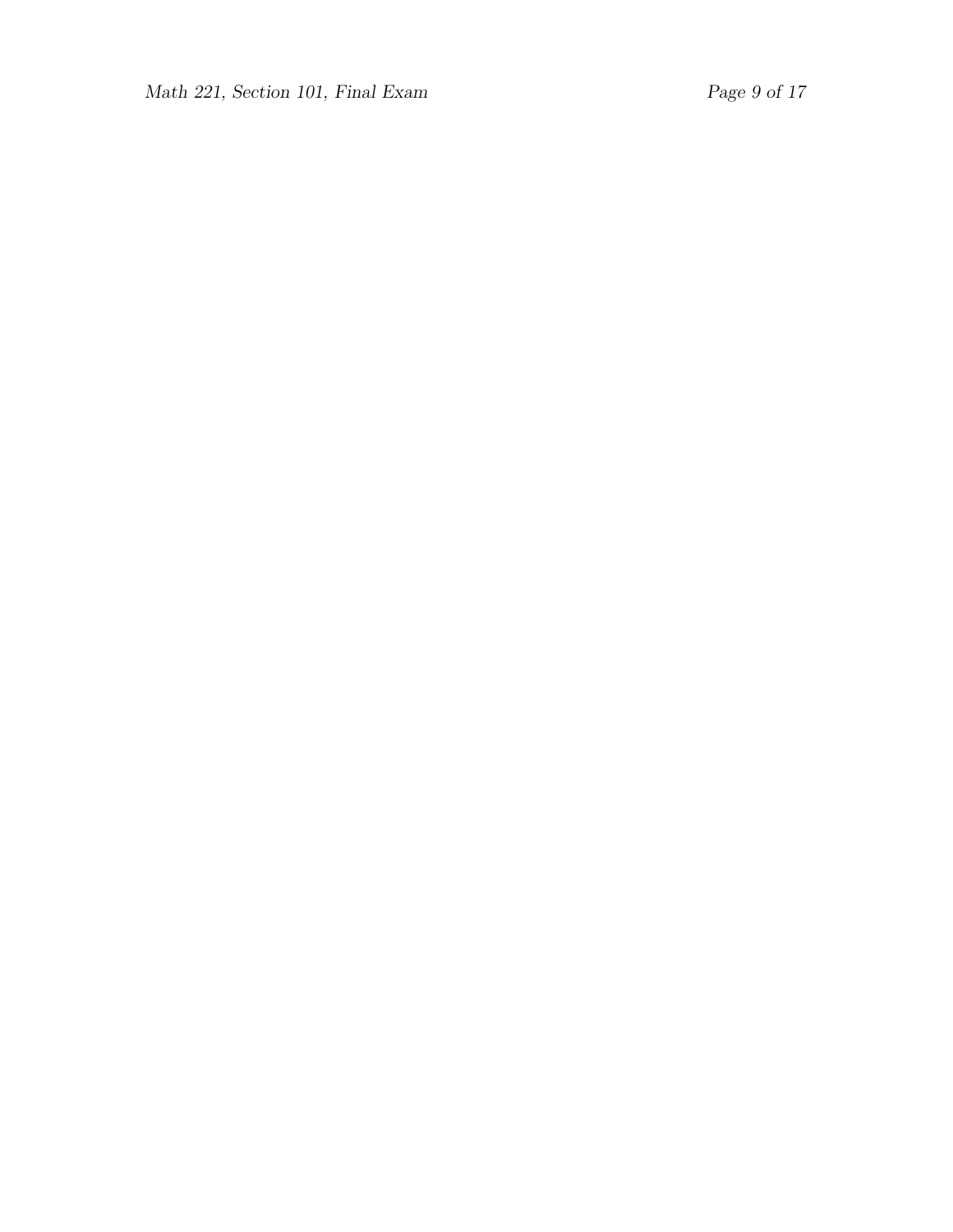Problem 7. (8 points) Consider the matrix

$$
A = \begin{pmatrix} 0 & -4 & -6 \\ -1 & 0 & -3 \\ 1 & 2 & 5 \end{pmatrix}.
$$

(a) (2 points) Verify that 1 is an eigenvalue of A.

(b) (3 points) Find all eigenvalues of A.

(c) (3 points) For each eigenvalue, find the dimension of the corresponding eigenspace.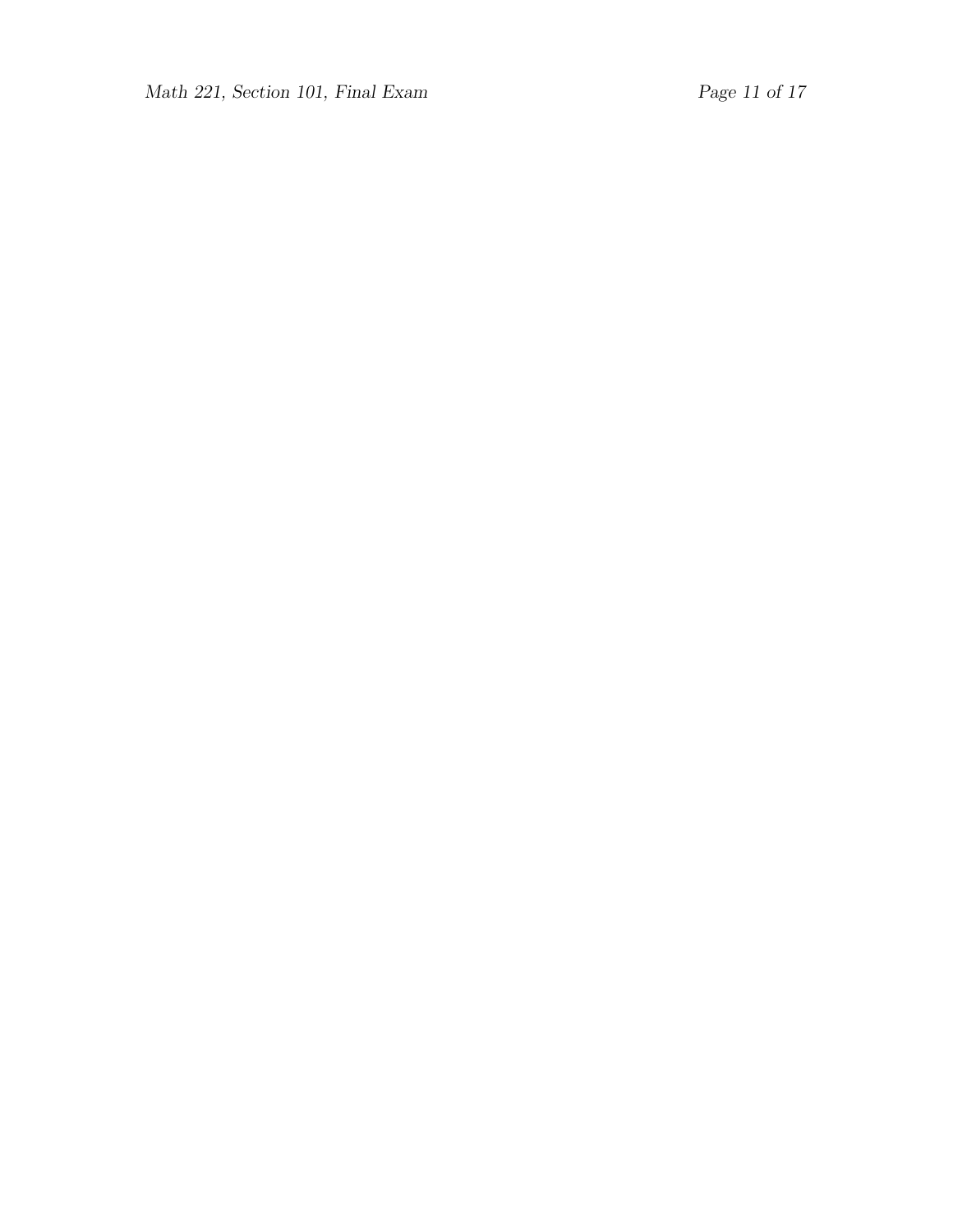## Problem 8. (8 points)

For each of the linear maps  $T : \mathbb{R}^2 \to \mathbb{R}^2$  do the following: find a basis of  $\mathbb{R}^2$ consisting of eigenvectors of  $T$ , or explain why this is not possible.

- (a)  $T : \mathbb{R}^2 \to \mathbb{R}^2$  is given by reflection across the line  $y = \frac{1}{2}$  $rac{1}{2}x$ .
- (b)  $T : \mathbb{R}^2 \to \mathbb{R}^2$  is given by rotation clockwise 5 degrees.
- (c) the dilation  $T : \mathbb{R}^2 \to \mathbb{R}^2$  given by  $T(\vec{v}) = 5\vec{v}$ , for all  $\vec{v} \in \mathbb{R}^2$ .
- (d) the shear in the y-direction whose matrix is

$$
\begin{pmatrix}\n1 & 0 \\
\frac{2}{3} & 1\n\end{pmatrix}
$$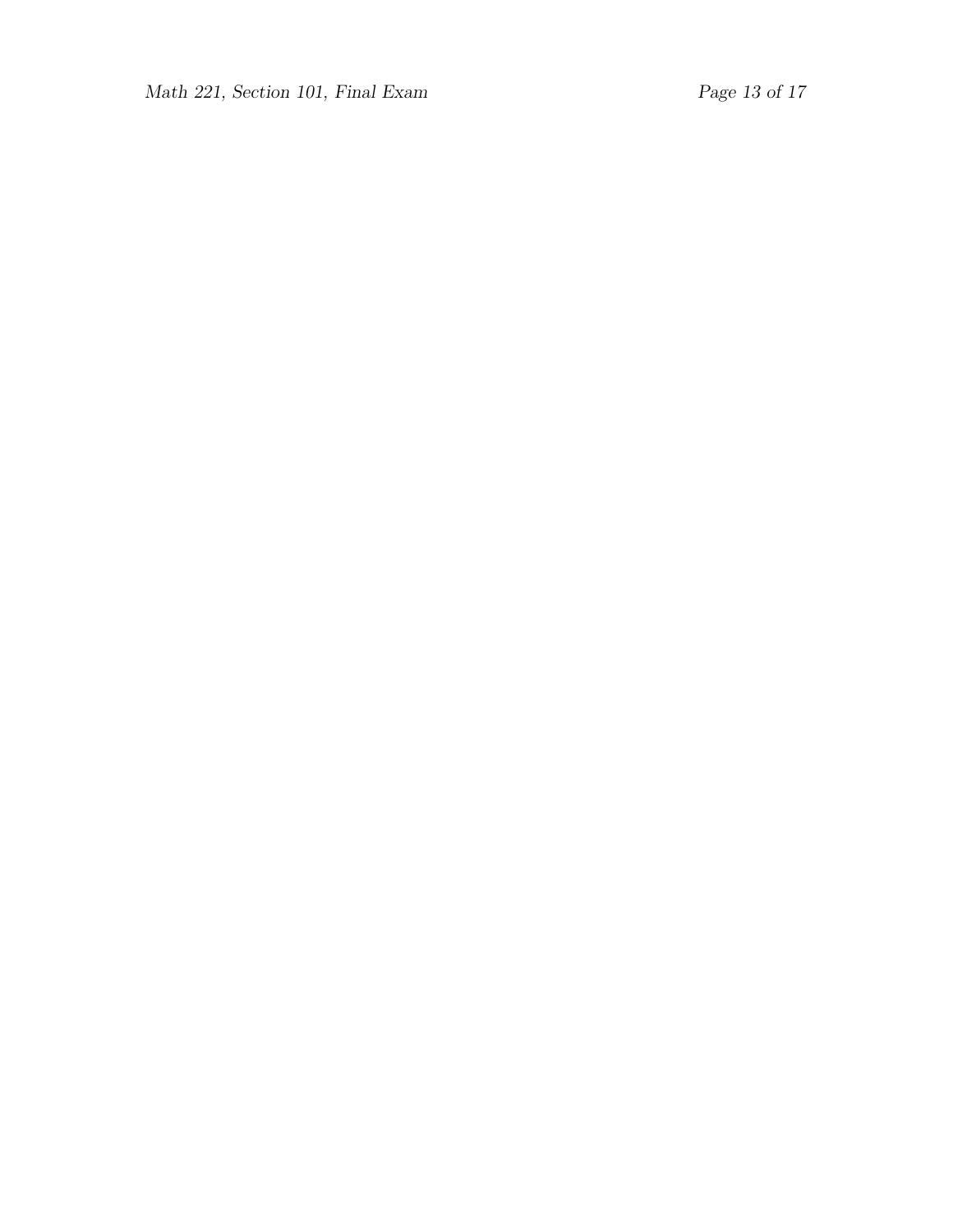#### Problem 9. (8 points)

On a remote planet, moisture is present in clouds, on the continents, and in the seas. Each year 80% of the cloud moisture falls onto the land and 10% falls into the seas. Each year 15% of the land moisture evaporates directly into the clouds and 65% runs into the seas. Each year 70% of the sea moisture evaporates into the clouds.

Assume we know also that the total amount of water or moisture on the planet is 86 trillion litres.

- (a) Draw a diagram of the moisture transfer on this planet. (1 point)
- (b) Write a system of linear equations describing the moisture transfer using the variables  $c, l$ , and  $s$  for water content in clouds, on land, and in the seas, respectively. Find the transition matrix of this dynamical system. (2 points)
- (c) Suppose the planets moisture distribution is in equilibrium. What is the annual precipitation (volume of water falling onto land from the clouds)? (3 points)
- (d) A large meteor falls onto the planet, causing all sea water to evaporate into the clouds. (The impact has no other effect on the moisture distribution, but it does cause mass extinction of aquatic species.) Write down the matrix which represents the change in the state vector  $\begin{pmatrix} c \\ s \end{pmatrix}$  caused by the impact. (2 points)